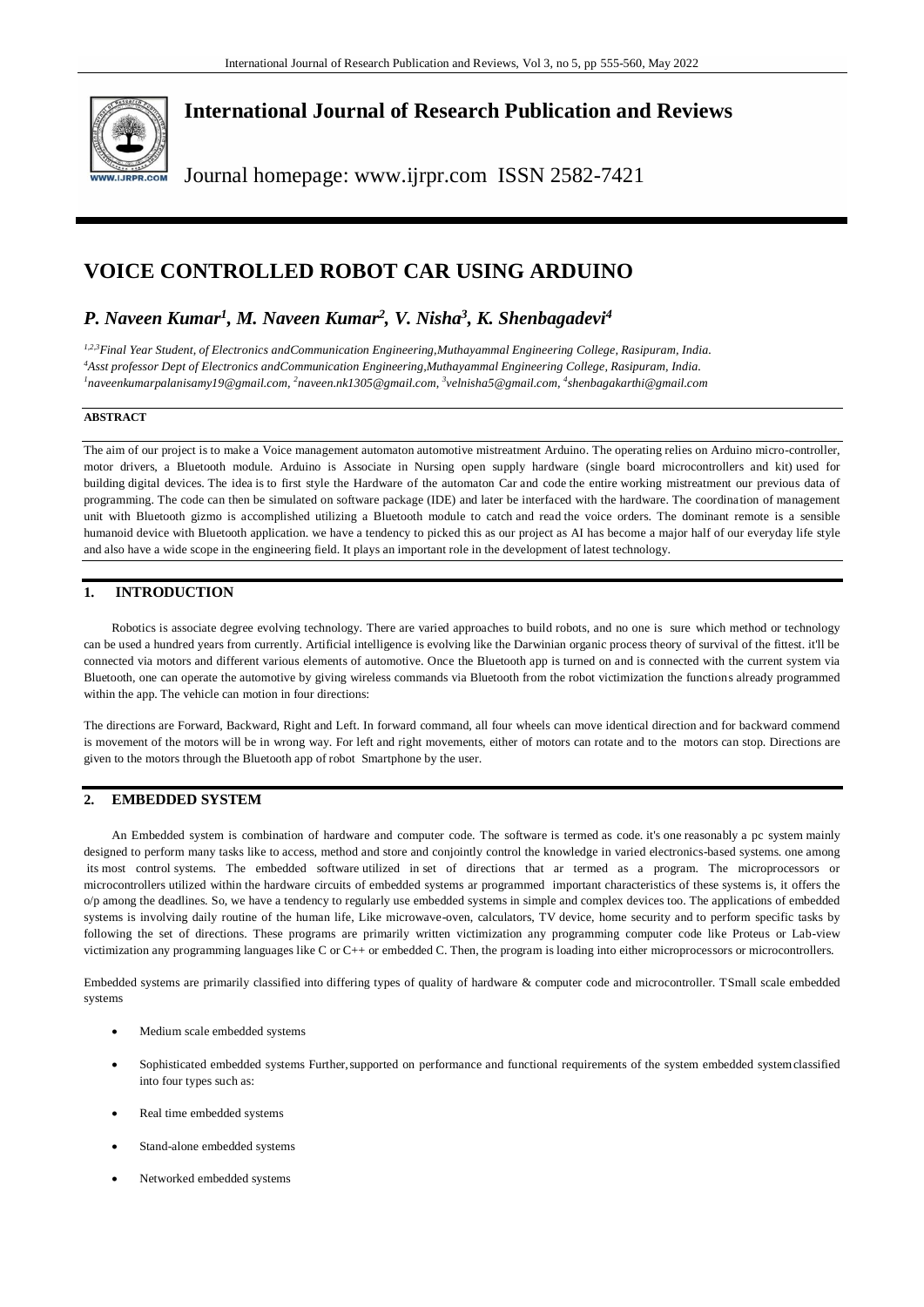Mobile embedded systems



# **3. LITERATURE SURVEY**

3.1 Robot management vogue exploitation humanoid Smartphone Authors: Mrumal K Pathak, Javed Khan, Aarushi Koul, Reshma KalaneRaunak Varshney.

The motivation behind this paper is to furnish very good machine humanoid stages with easier mechanism instrumentation vogue. This paper depicts the suggests that thanks to management a mechanism utilizing transferable through Bluetooth communication, some highlights regarding Bluetooth innovation, segments of the versatile and mechanism. It presents associate audit of mechanisms unnatural by smart phone by suggests that of moving the automaton upward, reverse, left and right side by the humanoid application, as an example, Arduino, Bluetooth.

3.2 Smart Phone Controlled mechanism exploitation ATMEGA328 Microcontroller. Authors: Aniket R. Yeole, Sapana M. Bramhankar, Monali D. Wani, Mukesh P. Mahajan:

In this paper have structured a mechanism which can be controlled exploitation associate application running on associate humanoid smartphone. It sends management order by suggests that of Bluetooth that has sure highlights like dominant the speed of the engine, police work and sharing the data with phonephone regarding the bearing and separation of the mechanism from the closest hindrance.

3.3 Humanoid Controlled Bluetooth mechanism exploitation 8051 Microcontroller. Authors: Ritika Pahuja, Narender Kumar:

A mechanism is is sometimes associate electro-mechanical machine that's radio-controlled by laptop computer and electronic programming. varied robots unit of measurement worked for producing reason and can square measure found in production lines around the globe. This paper builds up the remote fastens within the humanoid application that management the mechanism movement with them. what's extra, throughout that Bluetooth communication is use to interface controller and android. Controller is interfaced to the Bluetooth module but UART convention.

3.4 Robot Controlled automobile exploitation Wi-Fi Module Authors: S R Madkar, Vipul Mehta, Nitin Bhuwania, MaitriParida:

This paper, deliberate the because of management robot controlled vehicle utilizing Wi-Fi module through humanoid application of associate humanoid smart Phone. it's also show that the apparatuses would possibly even be controlled even whereas not associate humanoid phone phone by inflicting a customary SMS. This task is additionally adjusted effectively to include a covert agent camera too that's in a very position to stream the recordings to the consumer over wireless local area network. daylight primarily based cells unit of measurement rather than the customary metal battery for the venture.

3.5 Bluetooth Controlled mechanism exploitation pic microcontroller Authors: Ritika Pahuja, Monali D. Wani:

Bluetooth Controlled mechanism This project is employed to manage mechanism motion exploitation Bluetooth and humanoid application. User send management commands from humanoid app to Bluetooth that's connected with pic microcontroller. Microcontroller receives commands from Bluetooth and take many actions to drive two motors. These two motors unit of measurement connected with microcontroller through motor driver circuit remarked as L298N. Bluetooth Controlled mechanism involved building a mechanism that is in a position to receive commands via Bluetooth therefore execute those commands. associate humanoid app was accustomed send the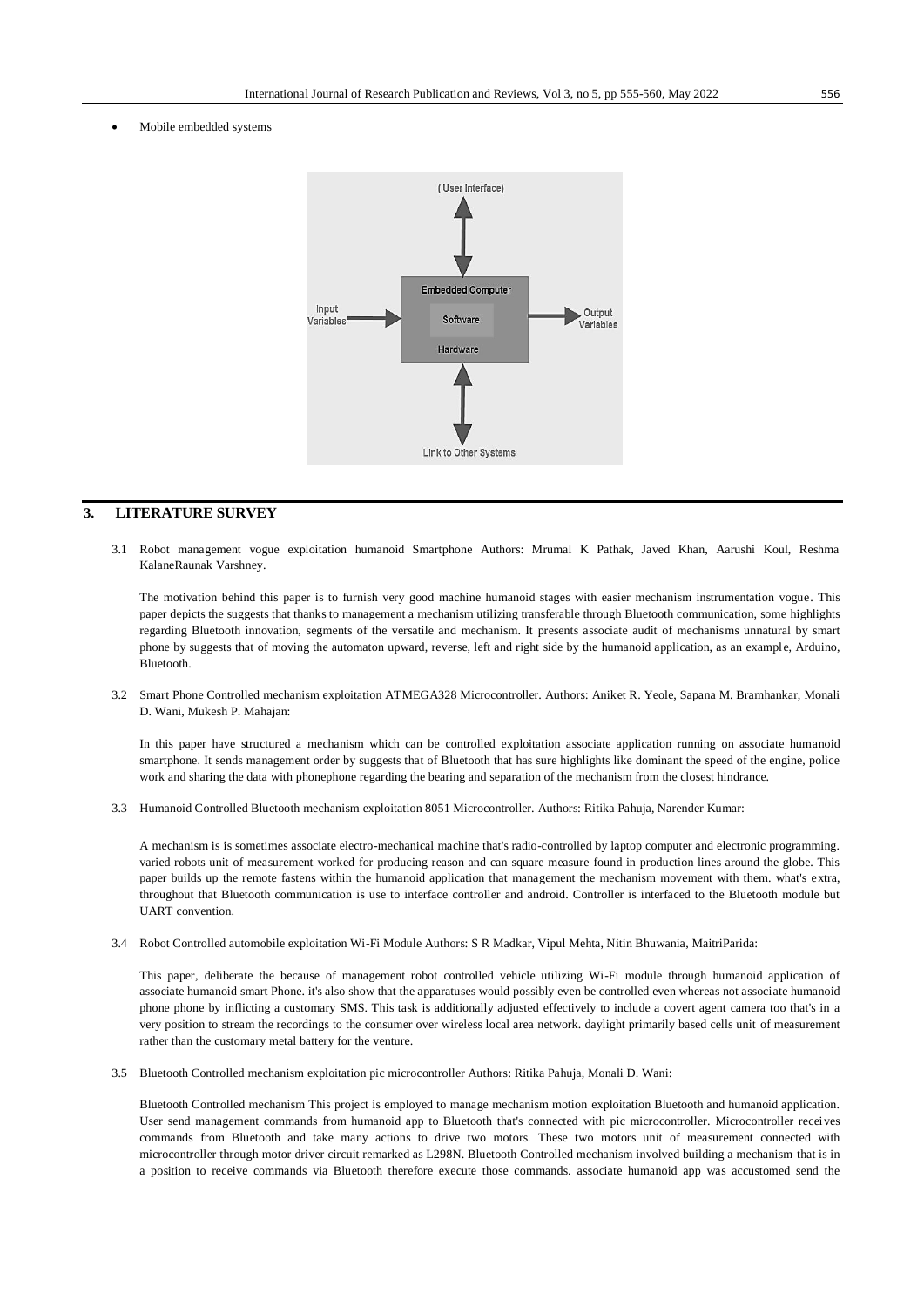commands via Bluetooth. Commands were received by Bluetooth module connected to microcontroller and to boot the microcontroller then dead those commands.

# **4. EXISTING SYSTEM**

A mechanism is usually associate electro-mechanical machine that's radio-controlled by laptop computer and electronic programming. varied robots unit of measurement worked for producing reason and can be found in production lines around the globe. This paper builds up the remote fastens within the humanoid application that controls the mechanism movement with them. what's extra, within that's Use to manage via button and humanoid. Controller is interfaced to the Button module however UART convention.

#### **Disadvantage**

- 1) The mechanism is useful in places where humans notice difficult to understand in but human voice reach. Such as- in fire things, in extraordinarily unhealthful areas.
- 2) The mechanism unit of measurement on the point of is used for observation or investigation.

### **5. PROPOSED SYSTEM**

The Arduino Wireless Voice Controlled mechanism includes of a transmitter and a beneficiary section. The transmitter end includes of Smartphone Bluetooth and put together the humanoid application introduced thereon. Thus, the Receiver area has Arduino board as a processor, HC-05 Bluetooth Module as a distant communication module, L293D for driving engines, and a mix of DC designed as a chunk for moving mechanism.



The circuit includes of Arduino UNO Board, HC05/HC-06 Bluetooth Module, L293D Motor Driver IC, a mix of DC double-geared Motors of 200 rate and a 9V Battery. The TX, RX pins of Arduino is expounded to Rx, Lone-Star State pins of Bluetooth Module. The Bluetooth Module is given 5V. primarily, left DC engine is imagined to pin no 3 and 6 of L293D and right DC engine to keep no fourteen and eleven of L293D. Arduino advanced pins 2,3,4,5 is claimed to L293D 2, 7, 10, fifteen severally. The L293D IC Pins 2, 5, 12, 13 is GND pins, and 9, 1, sixteen is well-appointed 5V. Be that as a results of it's planning to pin eight of L293D is foursquare given 9V.

#### **Advantage:**

- 1. The mechanism is little in size, therefore less house required.
- 2. we've got an inclination to stand live planning to access the mechanism vehicle from the house of meters as we've got an inclination to stand live exploitation LAN for the association between mechanism and together the server pc.
- 3. As we've got an inclination to stand live U.S.A. camera which may be attach to the mechanism thus it's attending to capture video which can be used for security.
- 4. Low power consumption.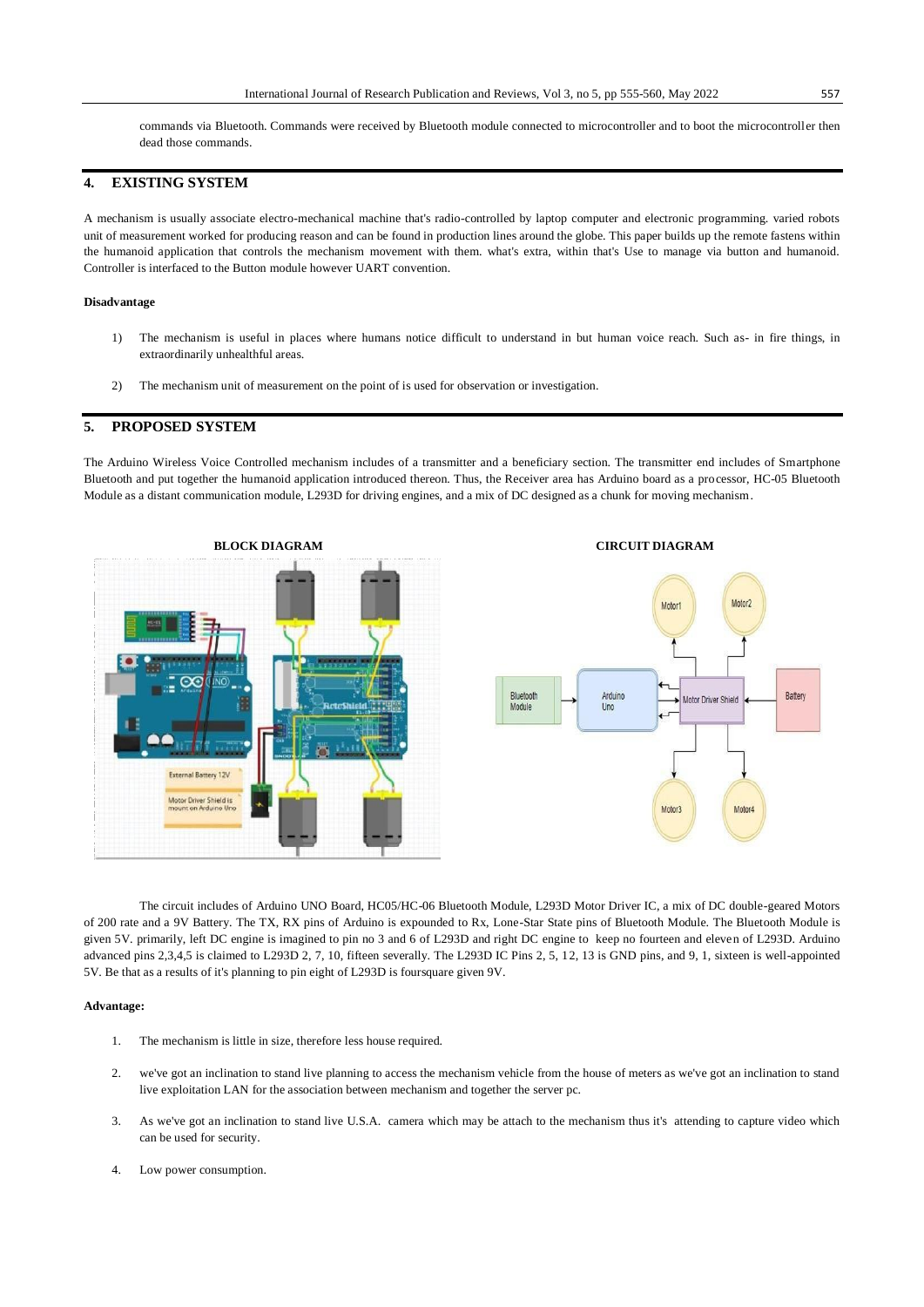5. No accident is finished by improper driving individuals of individuals} and together offered for older and disabled individuals.

#### **A. ARDUINO UNO**

The Arduino UNO is Associate in Nursing open- provide microcontroller board supported on the semiconductor unit ATmega328P microcontroller and developed by Arduino.cc. The board is given sets of digital and Analog input/output (I/O) pins which can be interfaced to varied growth boards (shields) and various circuits. The board has fourteen Digital pins, six Analog pins, and programmable with the Arduino IDE (Integrated Development Environment) via a sort B USB cable. It got to be supercharged by a USB cable or by Associate in Nursing external 9-volt battery, although it accepts voltages between seven and twenty volts. it's together nearly rather just like the Arduino Nano and sculptor. The hardware reference vogue is distributed beneath a selected Commons Attribution Share-Alike 2.5 license and is on the market on the Arduino computing device. Layout and production files for a some versions of the hardware unit of measurement offered. "Uno" implies that one in Italian and was chosen to mark the discharge of Arduino code (IDE) one.0. The Uno board and version one.0 of Arduino code (IDE) were the reference versions of Arduino, presently evolved to newer releases. The Uno board is that the primary in Associate in Nursing passing series of USB Arduino boards, then that the reference model for the Arduino platform. The ATmega328 on the Arduino Uno comes pre-programmed with a boot loader that allows uploading new code there to whereas not the utilization of Associate in Nursing external hardware computer user. It communicates exploitation the initial STK500 protocol. The Uno together differs from all preceding boards in this it doesn't use the FTDI USBto-serial driver chip. Instead, it uses the Atmega16U2 (Atmega8U2 up to version R2) programmed as a USB-to-serial device The Arduino project started at the Interaction vogue Institute Ivrea (IDII) in Ivrea, Italy. At that time, the students used a BASIC Stamp microcontroller at a worth of \$100, a considerable expense for several students.

In 2003 Hernando Barragan created the event platform wiring as a Master's thesis project at IDII, beneath the management of Massimo Banzi and Casey Reas, WHO unit of measurement known for work on the method language. The project goal was to make easy, cheap tools for creating digital comes by non-engineers. The Wiring platform consisted of a circuit board (PCB) with Associate in Nursing ATmega168 microcontroller, Associate in Nursing IDE supported method and library functions to easily program the microcontroller. In 2003, Massimo Banzi, with David Mellis, another IDII student, and David Cuartielles, supplementary support for the cheaper ATmega8 microcontroller to Wiring. but instead of continued the work on Wiring, they forked the project and renamed it Arduino. Early Arduino boards used the FTDI USB-to-serial driver chip Associate in Nursingd AN ATmega168. The Uno differed from all preceding boards by that has the ATmega328P microcontroller Associate in Nursingd AN ATmega16U2 (Atmega8U2 up to version R2) programmed as a USB-to-serial device

### **B. BLUETOOTH MODULE HC-05**

- 1. It is employed for several applications like wireless telephone receiver, game controllers, wireless mouse, wireless keyboard and heaps of more shopper applications.
- 2. Its range up to <100m which depends upon transmitter and receiver, atmosphere, geographic & urban conditions.
- 3. It is IEEE 802.15.1 standardized protocol, through which one can build wireless Personal Area Network (PAN). It uses frequencyhopping spread spectrum (FHSS) radio technology to send data over air.
- 4. It uses serial communication to talk with devices. It communicates with microcontroller using port (USART).

**HC-05 Bluetooth Module -** HC-05 is a Bluetooth module which is intended for wireless communication. This module is utilized in a very master or slave configuration.

HC-05 module Information - HC-05 has red LED Bluetooth is connected or not. Before connecting to HC-05 module this red LED blinks continuously in an exceedingly periodic manner. When it gets its connected to the opposite Bluetooth device, its blinking slows all the way down to two seconds.

This module works on 3.3 V. we will connect 5V supply voltage similarly since the module has on board 5 to a few 3 V regulator.

As HC-05 Bluetooth module has 3.3 V level for RX/TX and microcontroller can detect 3.3 V level, so, no must to shift transmit level of HC-05 module. But we'd prefer to shift the transmit voltage level from microcontroller to RX of HC-05 module.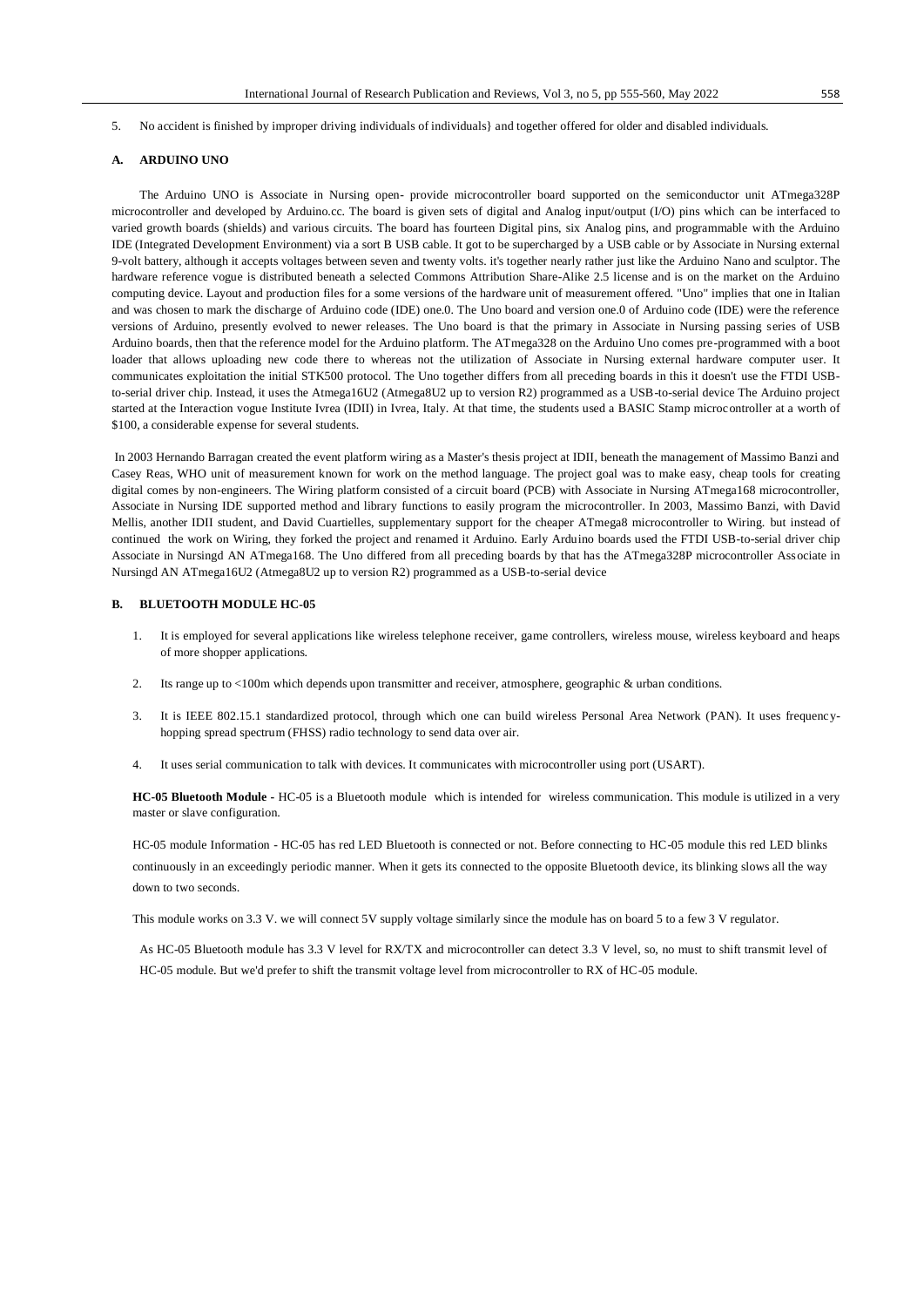

**HC-05 Bluetooth Module**

#### **C. L293D –MOTOR DRIVER IC**

We start with the L293D. L293D could also be a preferred motor driving IC. It is a 16 pin IC. The IC has 8 pins on both the perimeters. it's 2 enable pins, 1 VSS pin, 1 VS pin, 4 ground pins, 4 input pins and 4 output pins. Though not required here, but just in case you'd prefer to be told the way to interface L293D with a microcontroller.

**Enable** – the enable pins, when are given **true,** (i.e., 1) then they permit the respective a part of theIC. The enable 1 chip enables the Left part of the IC for inputs and outputs, and then does the Enable 2 does to the correct a part of the IC.

### **PIN DESCRIPTIONS**

VS – this pin is given the voltage that we've got to provide to the motors. This voltage comes out through the output pins. thanks to the gates utilized in the IC, the output is usually one.8 to a pair of volts but the Vs..



a) VS – this pin is given the voltage that we have to supply to the motors. This voltage comes out through the output pins. Because of the gates used in the IC, the output is sometimes 1.8 to 2 volts less than the Vs.

- b) Input the input pin decides whether or not output desires incline to tend to the individual output pin or not. once the Input is true, then output is additionaly 1in the individual output pin. once input among the Input pin is zero, and then output within the individual output pin is in addition zero.
- c) Output the output pin is connected to the terminals of the motor. The input pins, as declared higher than, management its output.
- d) GND these pins area unit the bottom pins, or, in different words, Zero.